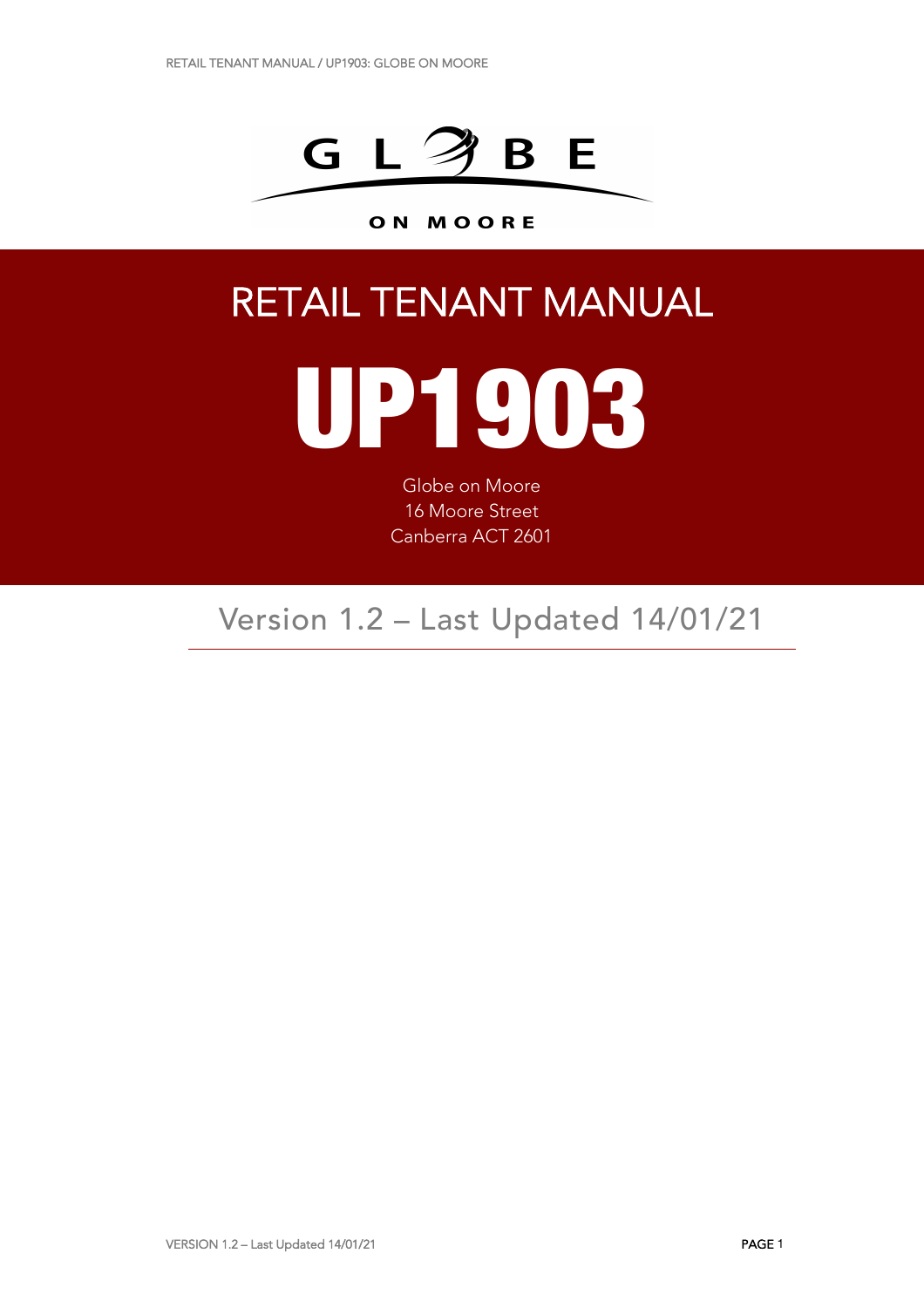## **INDEX**

|                 | INDEX. |  |
|-----------------|--------|--|
| 1.              |        |  |
| 2.              |        |  |
| 3.              |        |  |
| 4.              |        |  |
| 5.              |        |  |
| 6.              |        |  |
| 7.              |        |  |
| 8.              |        |  |
| 9.              |        |  |
| 10.             |        |  |
| 11.             |        |  |
| 12 <sub>1</sub> |        |  |
| 13.             |        |  |
| 14.             |        |  |
| 15.             |        |  |
| 16.             |        |  |
| 17              |        |  |
| 18.             |        |  |
| 19.             |        |  |
| 20.             |        |  |
| 21.             |        |  |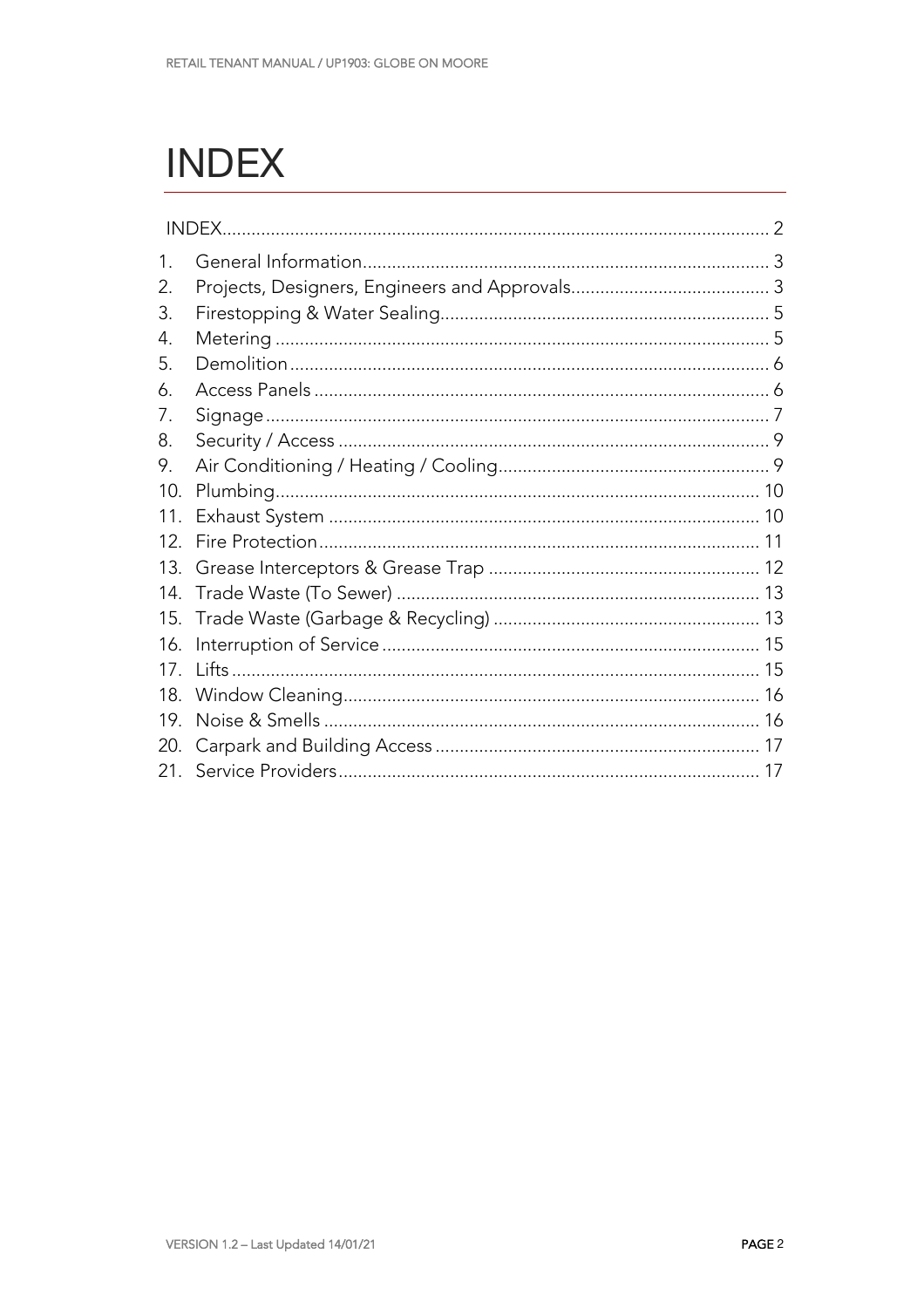#### 1. General Information

1.1. This manual has been written to assist retail unit owners and their tenants in developing retail plans and designs, and to comply with the Owner Corporation Rules and operational requirements.

This manual should be shared with designers and/or other relevant contractors for the purpose of expediting and clarifying minimum requirements for retail tenancies.

Any retail tenancy plans, designs and approvals submitted to the Owners Corporation will be assessed against this manual. This manual does not supersede or replace compliance with any regulatory or legal requirements or standards.

Owners and tenants should note that failure to comply with the minimum requirements set out in this manual may also impact on certain insurance claims insurers may be willing to pay. Check with your insurance carrier or broker about how non-compliance may affect your potential future claims and liability.

Failure to comply with certain Owner Corporation Rules or operational requirements set out in this manual may result in formal breach notices being issued. Extreme cases of non-compliance may result in legal action by the Owners Corporation via the ACT Administrative Appeals Tribunal (ACAT).

Unit owners and their agents must ensure that this manual is referenced as an included document (schedule, attachment or appendix) in any initial commercial lease or at time of renewal if not included in the initial lease.

1.2. The unit owner and their tenant have joint and severable responsibility in ensuring that the information in this manual is communicated to all parties associated with their project work and/or operations, including contractors, staff members, etc.

#### 2. Projects, Designers, Engineers and Approvals

2.1. The tenant must engage a registered architect or designer and professional engineers for structural, plumbing, hydraulics,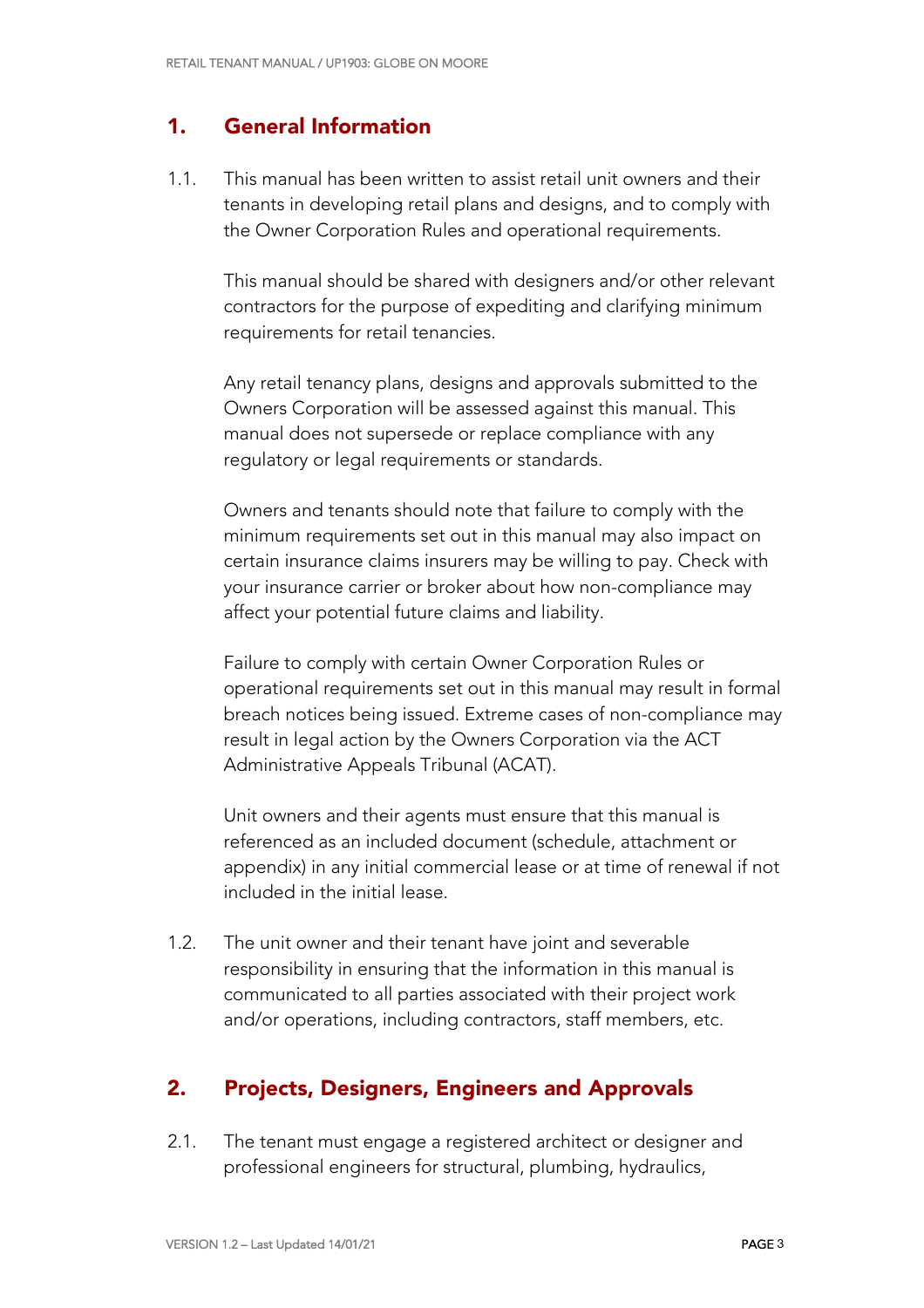architectural, graphic, ventilation, air-conditioning, fire protection, security systems and electrical design of their premises. The designer's and engineer's services must include on-site inspections of construction and consultation on problems arising during construction. In addition, the consultants must allow for a final letter of compliance. The tenant must ensure that all changes to the contract receive written approval from the designers, engineers and the unit owner.

- 2.2. All documentation, including all drawings pertaining to the tenant's proposed construction is to be sent to the Owners Corporation Executive Committee (Executive Committee) for review where any such plan contains any element that runs through or impacts on Owners Corporation Common Property (Common Property). An approximate twenty (20) business day turnaround is required to review and approve all submissions. The Executive Committee may raise additional clarification questions, and this may add to the review and approval timeframes.
- 2.3. Any proposed construction change or installation of new or modified infrastructure that runs through or impacts on any Common Property area must be reviewed and approved by the Executive Committee prior to any work starting. Failure to secure written approval may result in a breach notice and direction to immediately remove any unapproved items and make good.

Tenants should also consider that installation of any unapproved items on Common Property will likely open the tenant to immediate public liability risks, including fire liability, which their public liability insurance may not cover them for.

- 2.4. The tenant is responsible for ensuring that all necessary permits and approvals are obtained from the ACT Government and other relevant authorities, including but not limited to ActewAGL, Evo Energy, Icon Water, etc. The tenant may delegate such responsibilities to their consultant or other contractor, however the tenant is ultimately accountable for securing all required permits and approvals (at their own expense).
- 2.5. For the avoidance of doubt, in this manual, when it is stated that a contractor is responsible for a certain item, it is meant that the tenant and in turn the unit owner is ultimately responsible to the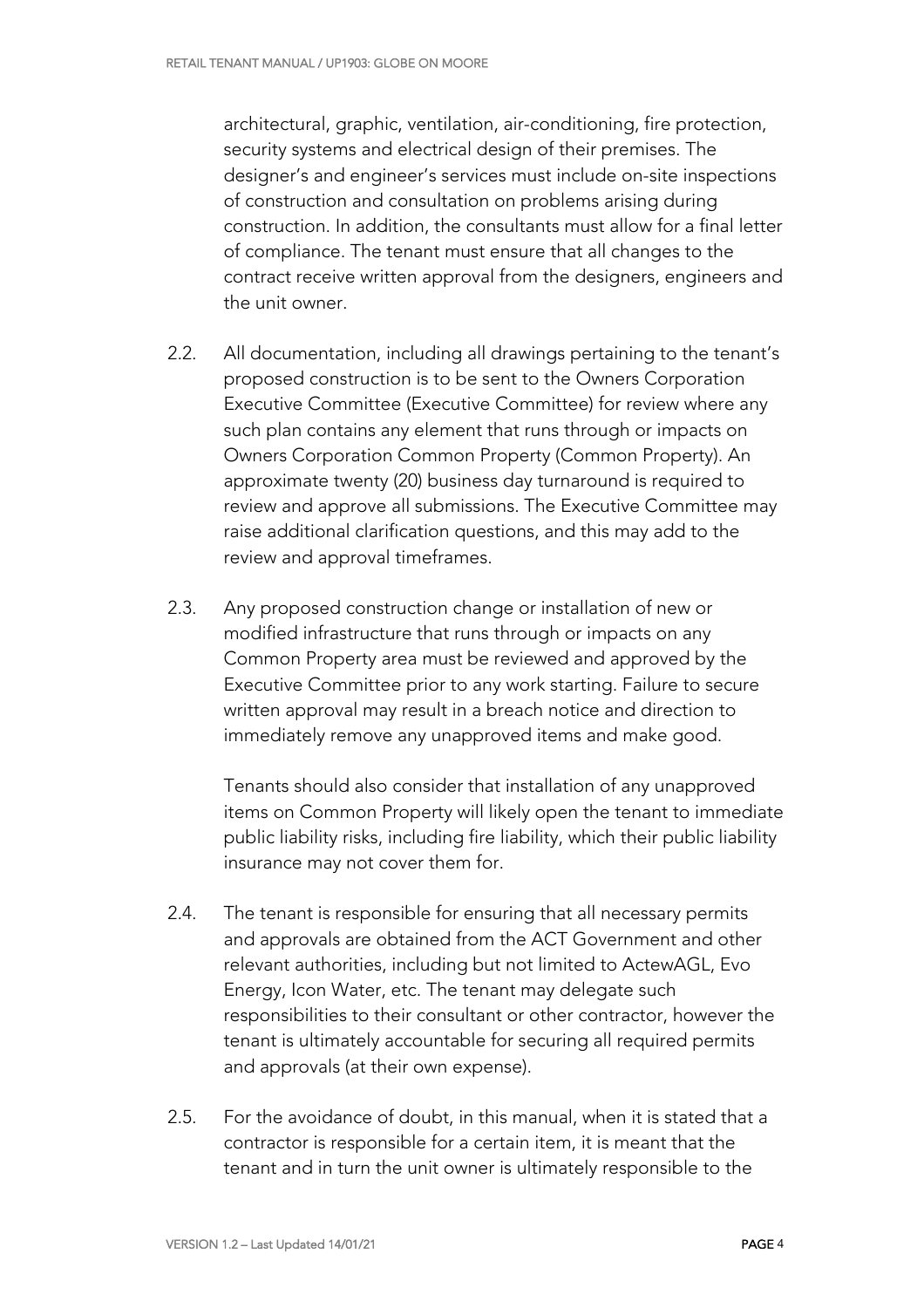Owners Corporation. The Owners Corporation will not engage directly with a unit owner's or tenant's consultant or contractor. If the Owners Corporation does agree to engage directly with a unit owner's or tenant's consultant or contractor, then this is simply done for mutual convenance and does not change any party's responsibilities as detailed in this manual.

2.6. All project defects relating to Executive Committee approved items located on Common Property must be rectified within 30 calendar days of the defect being raised. After this time the Owners Corporation reserves the right to rectify any defect and pass all costs associated with the work back to the unit owner via their levy account. The unit owner will need to recover the costs from the tenant. An administration fee of 15% will be added to all invoices for all defect resolution work that the Owners Corporation must undertake on the tenant's or unit owner's behalf.

#### 3. Firestopping & Water Sealing

- 3.1. The tenant's contractor is responsible to ensure that all penetrations through fire rated assemblies are immediately sealed in accordance with relevant building and fire standards.
- 3.2. The tenant's contractor is responsible to ensure that all penetrations on the roof, external walls or any other area exposed to the environment are properly water sealed.
- 3.3. It is strongly recommended that the tenant/unit owner retain photographic evidence from the contractor that the above items were completed properly. This may become critical in future investigations by authorities, insurance claims and the assignment of liability should there be a fire or water related incident in or resulting from the tenancy.

#### 4. Metering

4.1. Existing meters separately monitor the consumption of gas and electricity in all units. Should the tenant or unit owner wish to change current metering, they must apply for, procure and install any new or additional metering required at their own expense. If the installation of new or additional metering is agreed to be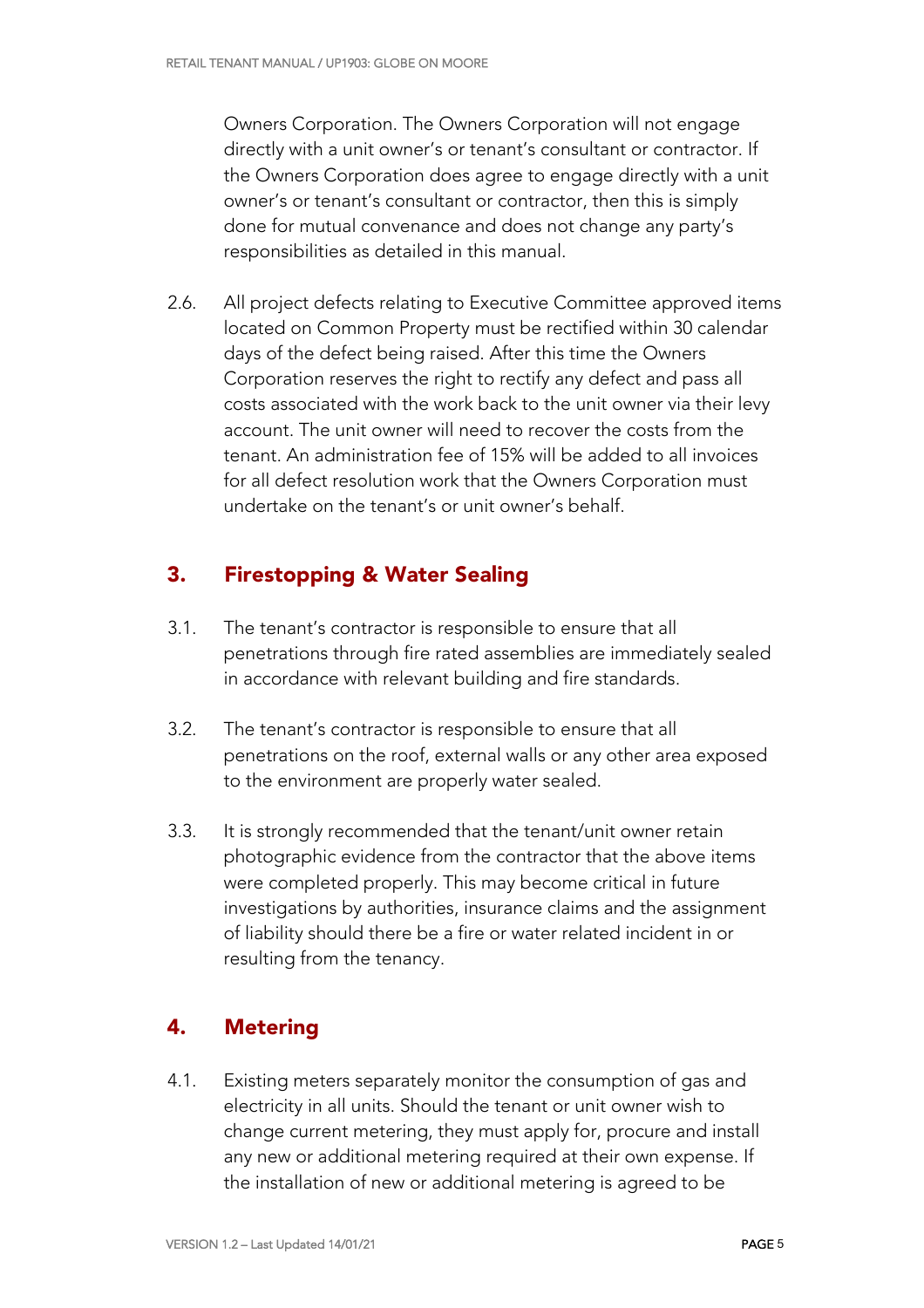undertaken by the Owners Corporation at the tenant's or unit owner's request, they will reimburse the Owners Corporation at the completion of the change.

4.2. Gas connections are only available to certain tenant premises within the retail area. When available, the tenant is responsible to confirm capacity and available pressure, as well as for the supply and installation of a meter and any pressure reducing or other devices required for the installation and to comply with laws and standards.

#### 5. Demolition

- 5.1. The tenant is responsible to remove all redundant architectural elements as part of their demolition and construction work.
- 5.2. The tenant's contractor must remove any leads, combustibles or unprotected insulation that are discovered existing in ceiling and wall spaces.
- 5.3. All openings in floor, walls or other rated partition resulting from the demolition shall be firestopped to maintain the original fire rating and waterproofed where required.
- 5.4. The Owners Corporation reserves the right to assess the impact of proposed demolition on building systems and request additional protections as required.
- 5.5. All demolition and construction waste must be removed from the building immediately and must not be temporarily or otherwise stored anywhere on building Common Property.
- 5.6. See section 19.3 for further information regarding demolition noise time restrictions.

#### 6. Access Panels

6.1. Where the Executive Committee has given approval for access panels to be cut in any Common Property ceiling or wall area, the tenant is responsible for restoring the modified area to its original state. This includes plastering, sanding and painting to match the original state.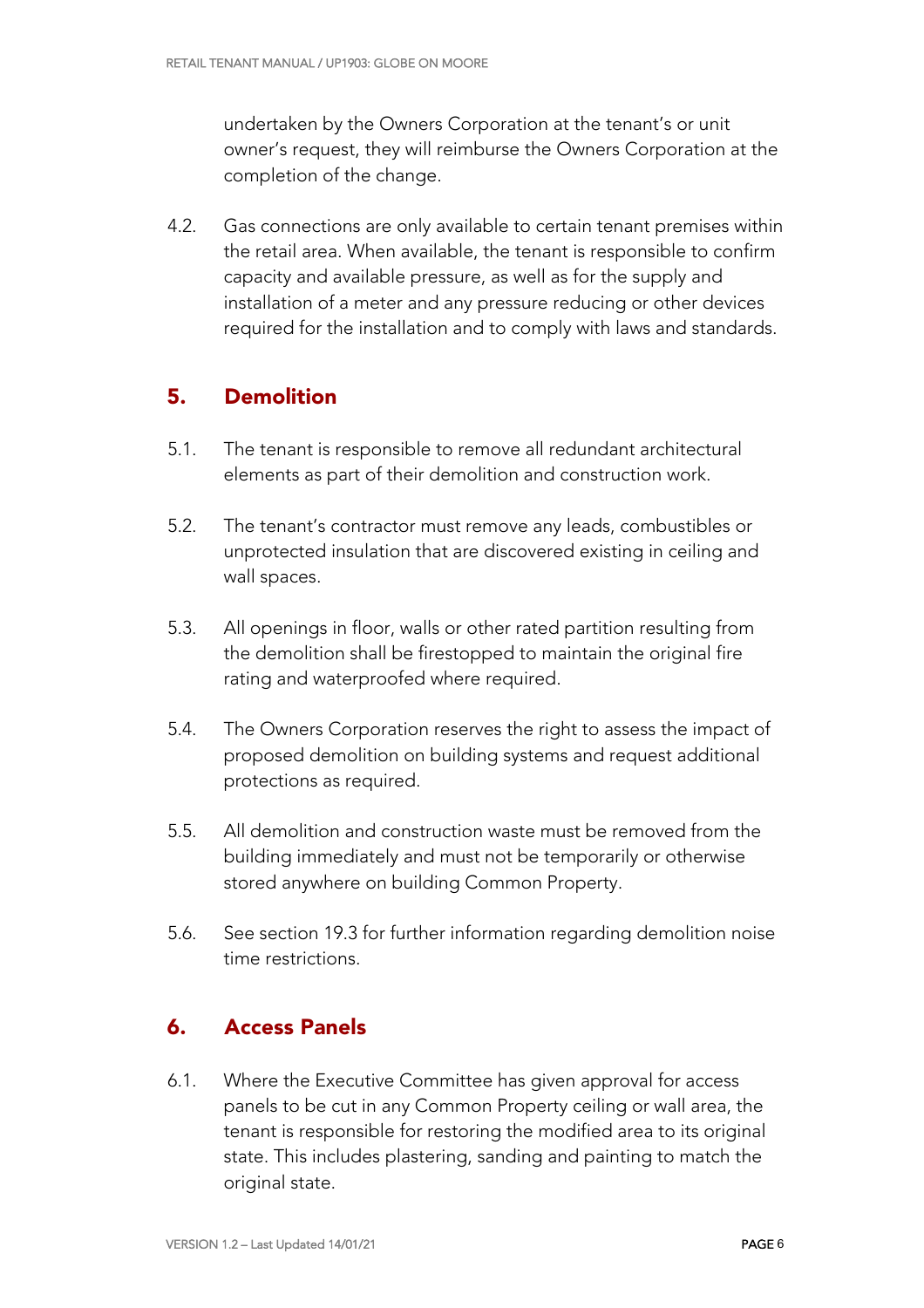Manholes, vent grills and other coverings are not to be installed in modified areas in place of restoring the areas to their original state.

#### 7. Signage

7.1. High quality dimensional signage is required to meet Executive Committee approval. Tenants are required to engage a qualified signage company to complete the design and installation of their signage.

All signage must receive Executive Committee approval prior to installation (ideally prior to fabrication to avoid costs associated with possible amendments). Signage approval will be subject to the following guidelines.

#### Street Signage Guidelines

The material, size, location and method of suspension shall be subject to Executive Committee approval. The signage contractor is responsible to include any necessary steel hangers, bracing, anchors, conduit, mounting grounds and electrical connections as approved by the Executive Committee. Failure to comply will result in a formal notice requiring the immediate removal of the signage.

- No floodlighting for illumination of signage is permitted;
- No neon, flashing and/or intermittent/varying intensity signage is permitted;
- No moving signage or moving lighting shall be permitted;
- No audio is permitted from signage;
- No advertising slogans; and
- Sign manufacturers identification stickers visible to the public view must be removed.

#### Window Signage Guidelines

Window signage must be in compliance with the ACT Planning & Land Authority Signs General Code 2008 Section 2.28 (Window Sign) for residential buildings or as updated by the ACT Government from time to time.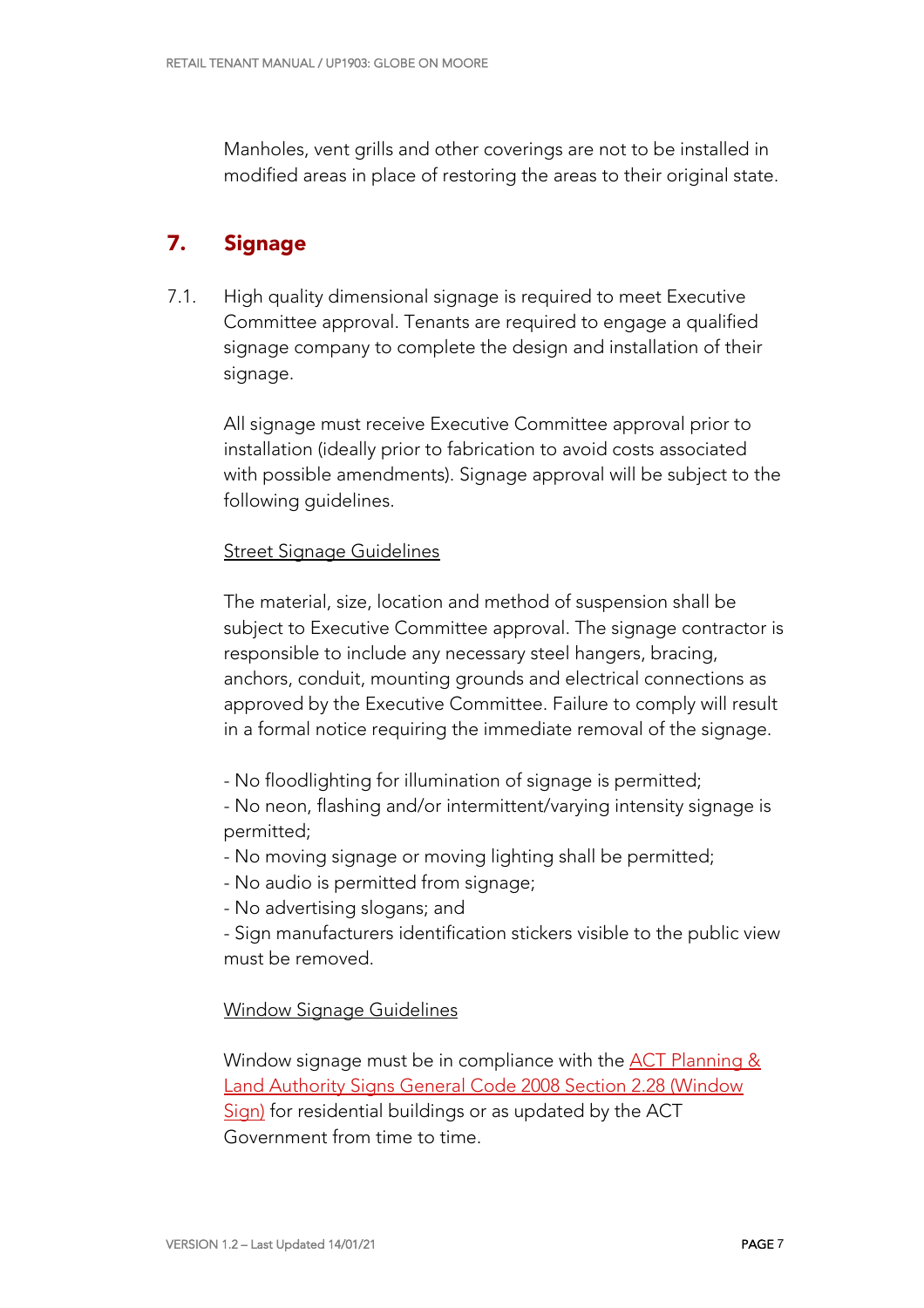- R130: Maximum surface are of sign: 25% of the area of the glass panel or panels on which it is displayed; and - R131: Illumination: Not illuminated.

R131 prohibits any LED or other illuminated signage, including tickers that are static, flashing or running/streaming displays. These must not be visible from the street outside the tenancy.

- 7.2. All street signage supports must be contained within the signage itself. There are to be no visible fastenings; all mountings must be of a non-corrosive material or coating.
- 7.3. The tenant's electrical panel provides power to the tenant's street signage. No part of the signage power is to be visible or exposed to the public. The transformer for the tenant's signage must be easily accessible through the tenant's ceiling for maintenance.
- 7.4. Each tenant is permitted one street sign within their unit boundary. Corner tenancies that face two streets are permitted one street sign per unit boundary on each street.
- 7.5. The tenant must submit via email to the Executive Committee their street and window (if applicable) signage drawings, including mounting details and drawn to scale.
- 7.6. Temporary signage, promotional signage, handwritten signage and stuck on paper signage, including laminated paper of any type is not permitted on glass panels that face into the residential foyer entry on Moore Street. This includes no smoking signage/icons and eftpos/credit card signage. However, this type of signage is permitted where it cannot be seen from the residential foyer doors.
- 7.7. Movable signs (including A-Frames) are not to be placed on Common Property, including Common Property footpaths. All movable signs are to be placed on the public footpath outside the Common Property boundary. It is the tenant's responsibility to secure any necessary approvals required from the ACT Government for placing movable signs on footpaths and to fully comply with the ACT Public Unleased Land (Movable Signs) Code of Practice 2019 made under the Public Unleased Land Act 2013 or as updated by the ACT Government from time to time.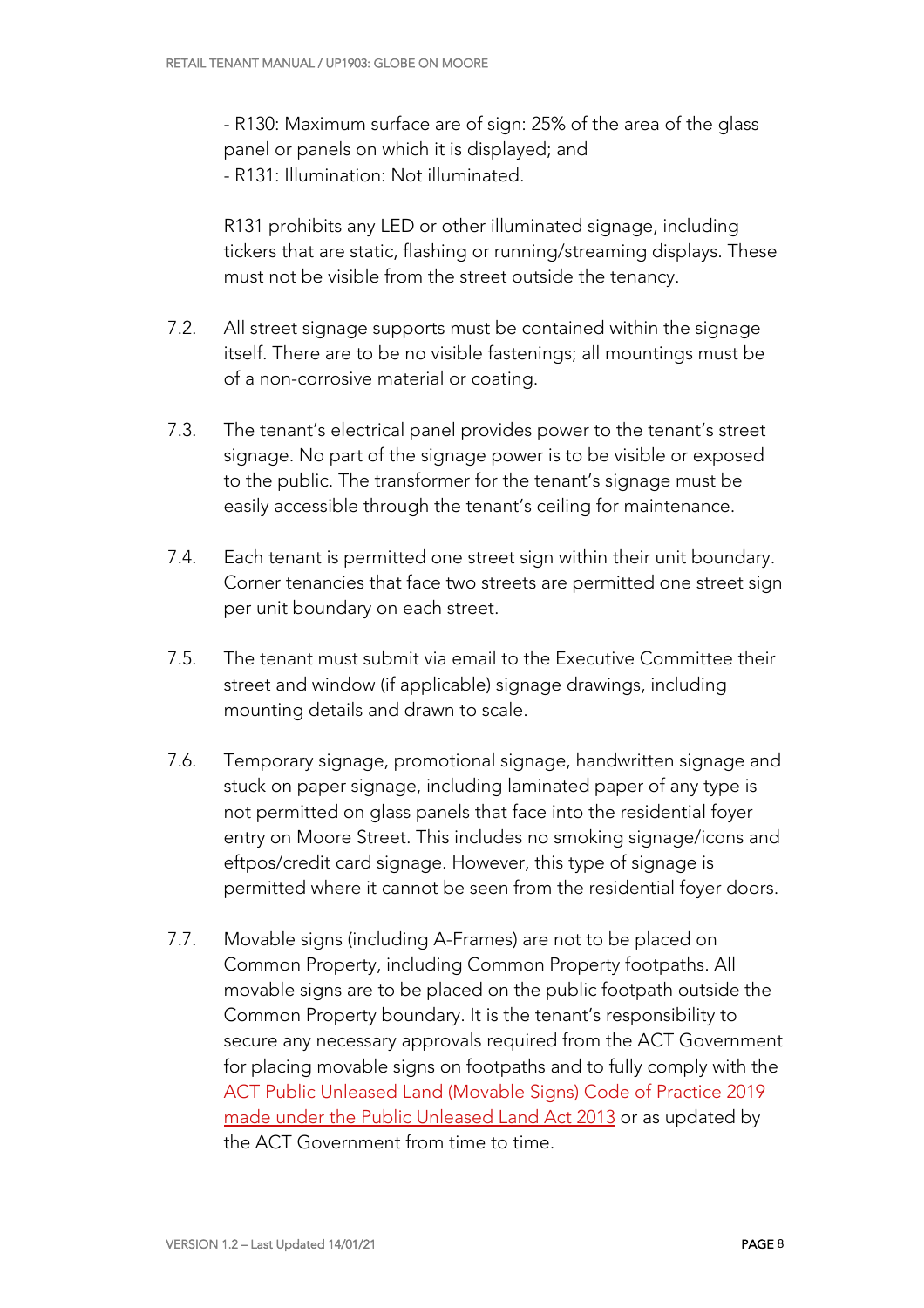7.8. Movable signs are not to be left out afterhours when the tenant's business is closed. Tenant's should be aware that movable sign may be misused as a projectile that causes property or other damage and liability of any such damage will likely be assigned to the movable sign owner.

#### 8. Security / Access

8.1. The building is equipped with a fully integrated access control and CCTV security system, controlling and monitoring perimeter streets, doors, lifts, carpark, parking gates, utility rooms and other secure and Common Property areas. All proposed security system installations outside the internal boundary of a tenant's unit are to be submitted to the Executive Committee for approval.

#### 9. Air Conditioning / Heating / Cooling

- 9.1. The tenant is responsible for the installation and maintenance of all their own air conditioning (heating and cooling).
- 9.2. All air conditioning infrastructure is to be installed within the tenant's premises. Where the tenant wishes to apply for a piece of infrastructure to be installed on Common Property, including basement and roof locations, the tenant must submit to the Executive Committee all plans to include electrical and hydraulic and to show where the proposed infrastructure will be located and how it will be connected back to their tenancy.
- 9.3. All infrastructure to be located on Common Property must be connected back to the tenant's electrical, water and gas metering, as is applicable for each device.
- 9.4. The tenant is responsible for the installation, maintenance and repair of any infrastructure approved for installation on Common Property. Any costs incurred by the Owners Corporation relating to the tenant's infrastructure will be passed on to the tenant.
- 9.5. The tenant's contractor is responsible for complying with all construction related requirements detailed above when installing any approved infrastructure on Common Property.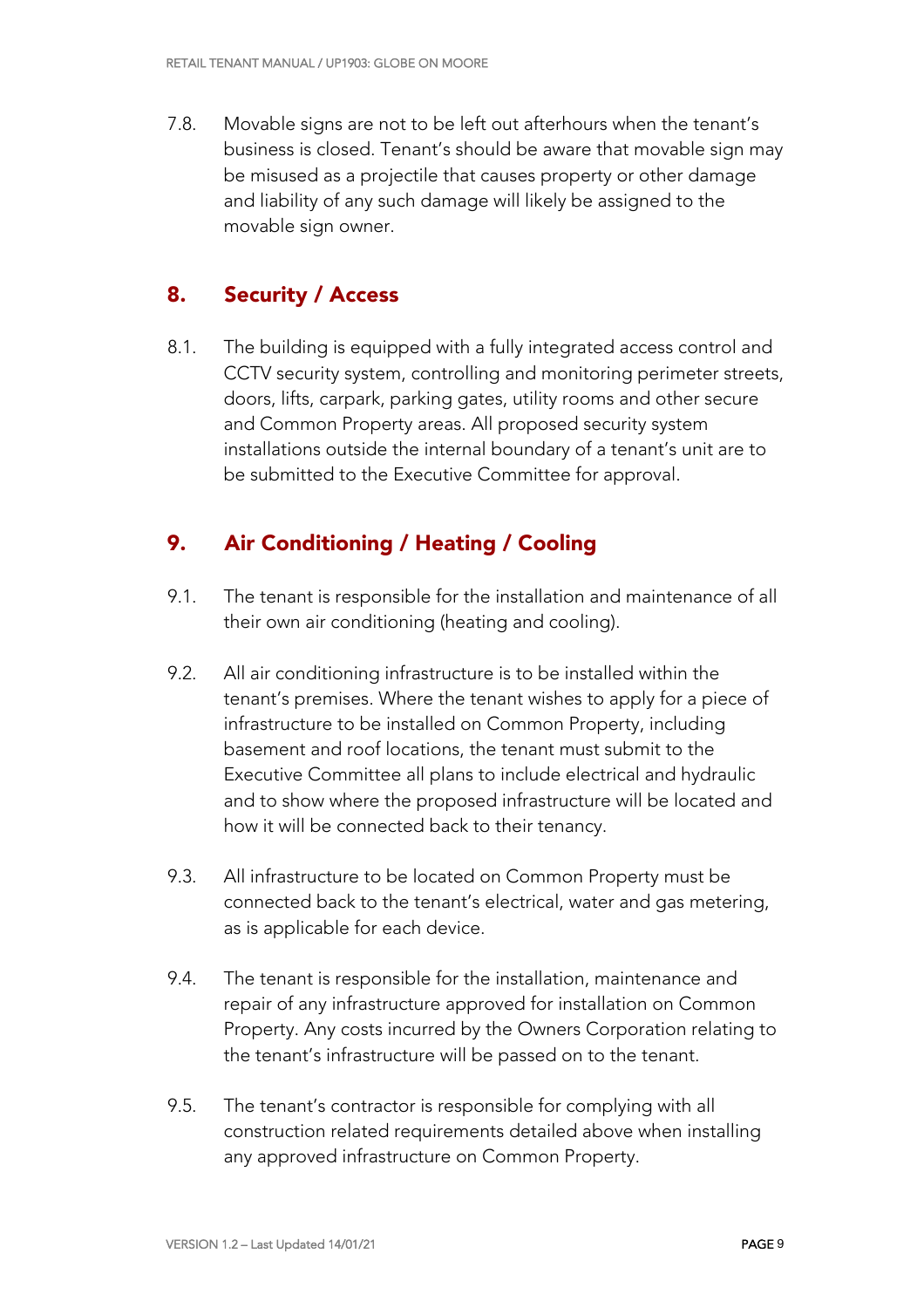#### 10. Plumbing

- 10.1. All plumbing clean outs must be within the tenant's premises and located above the floor slab.
- 10.2. All hot water heaters must be equipped with an overflow pan piped directly to the nearest drain. The relief valve shall be piped directly to a drain. Back-flow valves must be installed as required by standards.
- 10.3. It is recommended that a leak detection system be installed which should be connected in such a way as to turn off the water supply to the heater tank.

#### 11. Exhaust System

- 11.1. The building is equipped with a central exhaust system that existing tenancies may be connected to with approval from the Executive Committee. Existing tenancies are defined as tenancies fitted out prior to 1 January 2020. Any tenancy undertaking a refurbishment or otherwise making significant changes to their fit out from 1 January 2020 onwards will be defined as a new tenancy for the purposes of this section.
- 11.2. Where an existing tenancy wishes to apply for connection to the central exhaust system, the tenant must submit to the Executive Committee all plans to include electrical and ductwork and to show connection points and all entry points in kitchens and dining areas. Information to be provided must also include estimates of the volume of solid grease (in litres) to be processed by the system each month and a draft maintenance contract must be attached from a suitable commercial exhaust cleaning provider to confirm the schedule and frequency of cleaning that will be undertaken.
- 11.3. Regular exhaust system cleaning must include cleaning of the ducting from the grease hood in the tenant's premises, through all the ceiling ducting and up to and including the roof exhaust fans. Exhaust ducting across the full central exhaust system must be cleaned a minimum of once per quarter and a copy of the cleaning report along with information showing how many litres of grease was cleaned from the system is to be provided each quarter to the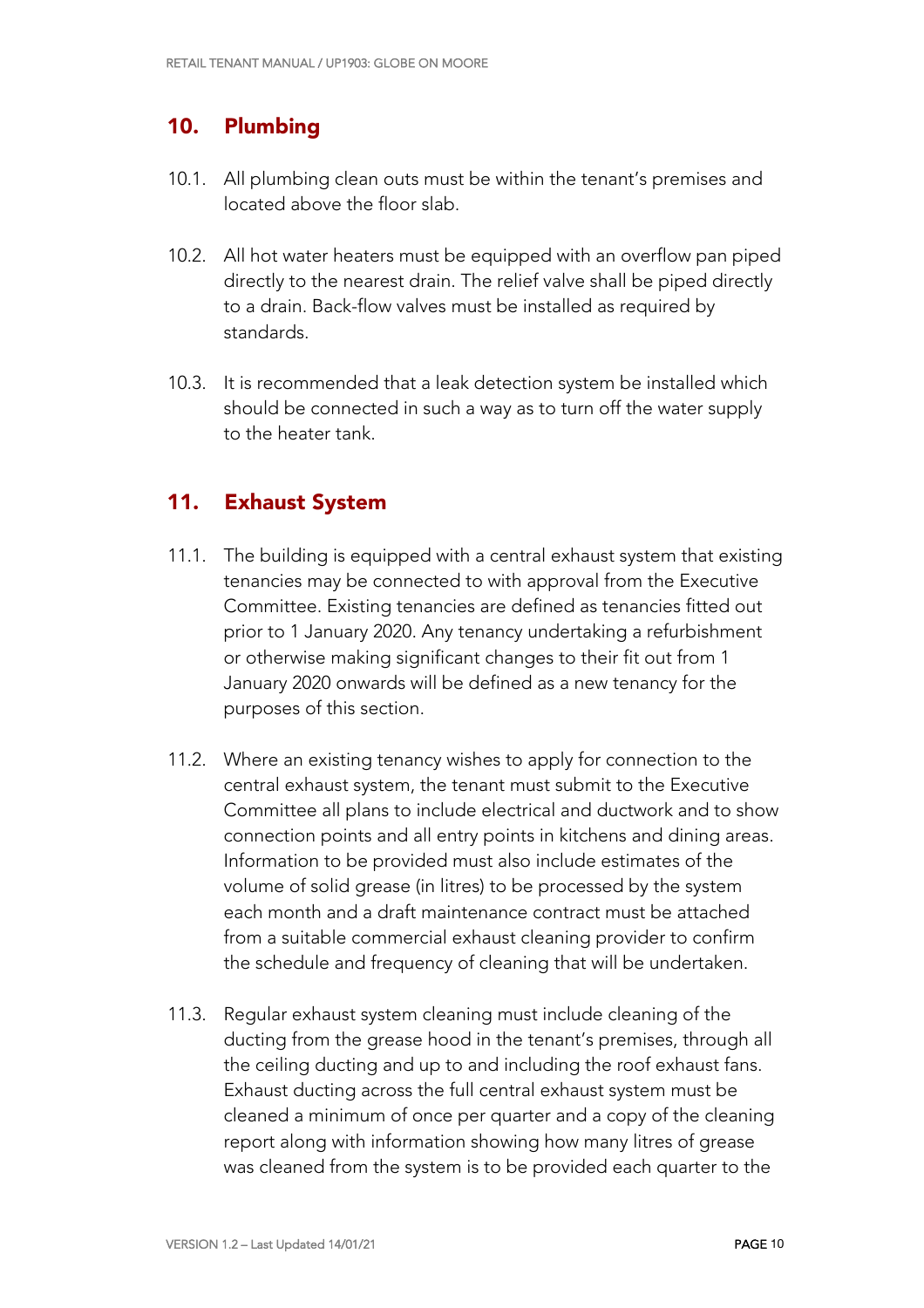building Strata Manager as verification of regular cleaning.

- 11.4. If the central exhaust system is being used by more than one food tenancy, it is the responsibility of the tenants making use of the system to come to a commercial arrangement with each other to share any central system cleaning costs. The Executive Committee will hold each tenant separately responsible for the cleaning, however, will accept a quarterly cleaning report that shows that the entire system was cleaned for multiple tenants in one work order. If this is not shown on the report, then each tenant will be required to provide their own separate quarterly cleaning report.
- 11.5. New tenancies cannot connect to the central exhaust system. New tenancies must install a local exhaust system that vents via locally installed ducting in the tenancy ceiling to the street frontage within its own tenancy boundary.
- 11.6. Where a new tenancy wishes to apply for approval to install a local exhaust system that vents via Common Property (a vent on the exterior of the building) to the street frontage, the tenant must submit to the Executive Committee all plans to include electrical and ductwork and to show connection points and the exterior vent location that will be installed on Common Property. A draft maintenance contract must be attached from a suitable commercial exhaust cleaning provider to confirm the schedule and frequency of cleaning that will be undertaken of the local exhaust system and the exterior event. A cleaning report must be provided each quarter to the building Strata Manager as verification of regular cleaning.
- 11.7. New tenancies are responsible for regular cleaning of the exterior vent so that grease and other exhaust marks are not visible on Common Property walls above and around the exterior vent.

#### 12. Fire Protection

12.1. Tenants are responsible for the installation and maintenance of all fire protection systems within their premises, including but not limited to smoke alarms, fire extinguishers, fire blankets and sprinklers. Smoke and other sensors installed within the tenant's premises are not connected to the building's central fire monitoring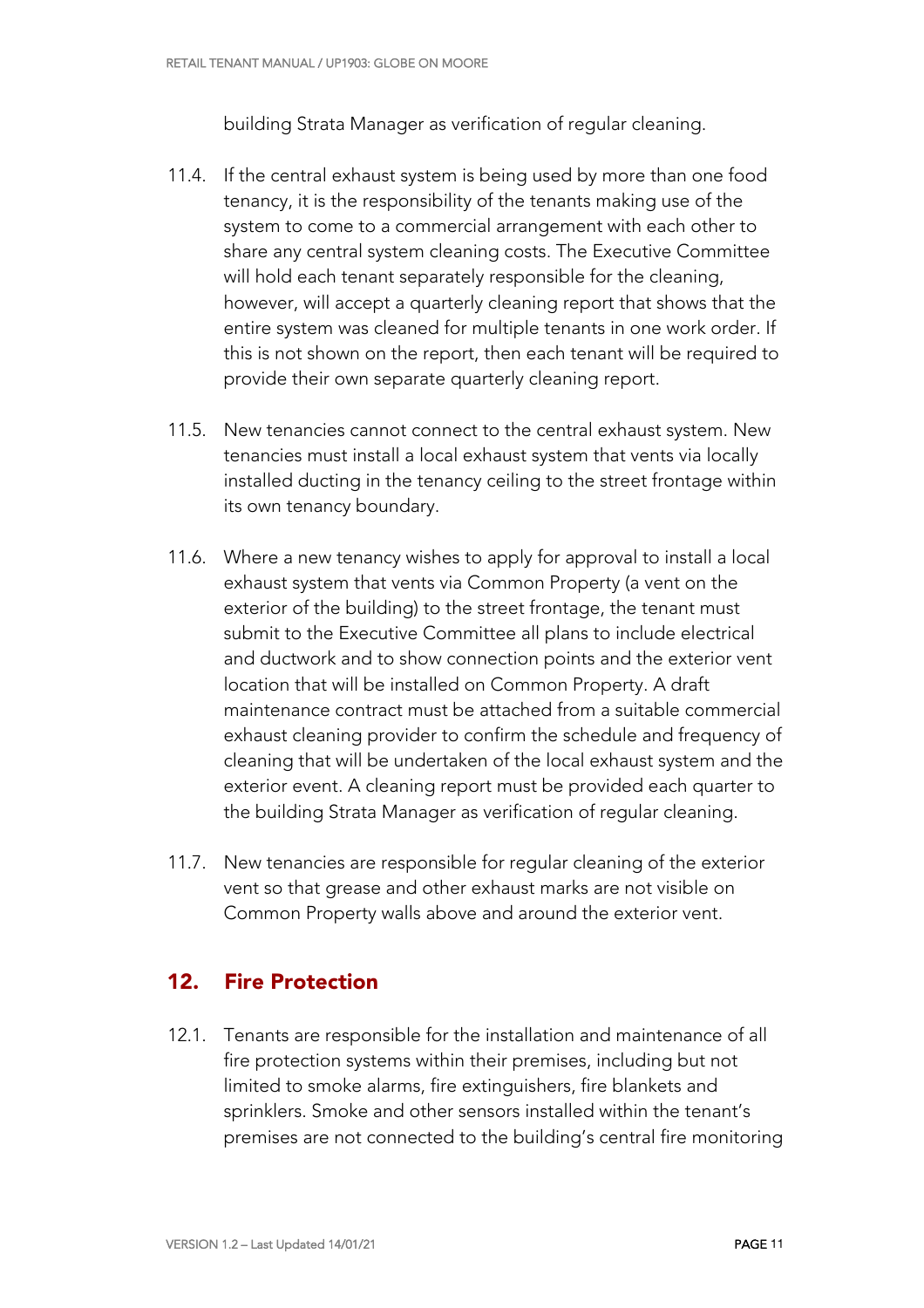system.

- 12.2. Tenants should be aware that centrally connected sensors are located in common areas around each unit and may be false alarm triggered by cooking smoke from commercial kitchen premises that do not have sufficient exhaust facilities. Any false alarm callout fees incurred from ACT Fire as a result of a tenant's actions within their premises will be passed on to the tenant.
- 12.3. Any modifications to the building's fire protection systems must be completed by the building's fire services provider. See section 21.

#### 13. Grease Interceptors & Grease Trap

- 13.1. The building is equipped with a 2250/1000 litre two-stage grease trap installed in the basement of the building that all food tenancies must be connected to with approval from the Executive Committee.
- 13.2. Where the tenant wishes to apply for connection to the grease trap, the tenant must submit to the Executive Committee all plans to include hydraulics and to show connection points and all entry points in kitchens areas. Information to be provided must also include estimates of the volume of waste (in litres) to be processed by the system each month and a draft maintenance contract must be attached from a suitable commercial grease trap cleaning provider to confirm the schedule and frequency of cleaning that will be undertaken. Once the Executive Committee approves the request, the tenant's contractor must then apply to Icon Water for their approvals (at their own expense).
- 13.3. Regular grease trap cleaning must include cleaning of the filters and pump. The grease trap must be cleaned once per quarter and a copy of the cleaning report along with information showing how many litres of waste was pumped from the system is to be provided each quarter to the building Strata Manager as verification of regular cleaning.
- 13.4. If the grease trap is being used by more than one food tenancy, it is the responsibility of the tenants making use of the grease trap to come to a commercial arrangement with each other to share any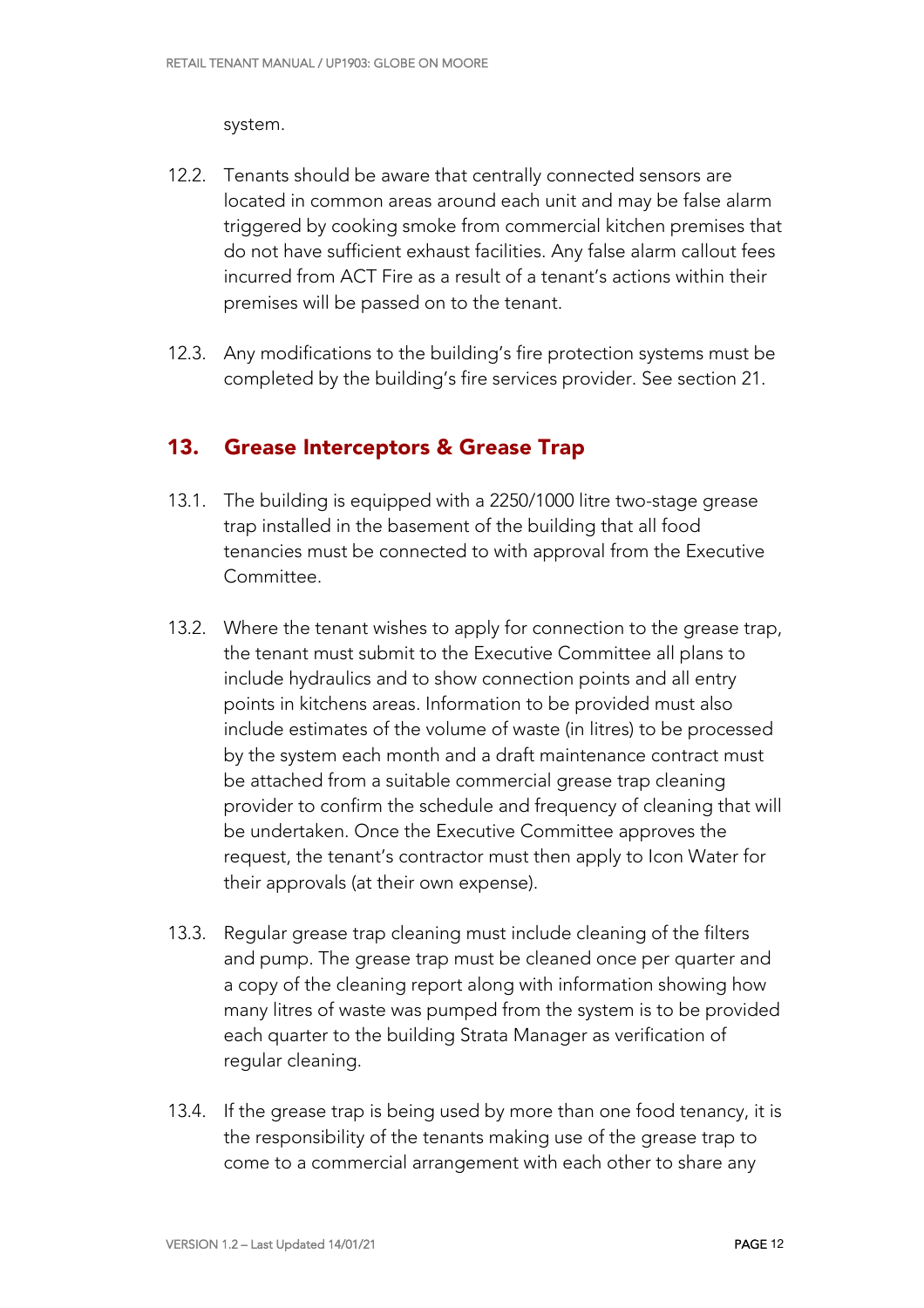cleaning costs. The Executive Committee will hold each tenant separately responsible for the cleaning, however, will accept a quarterly cleaning report that shows that the grease trap was cleaned for multiple tenants in one work order. If this is not shown on the report, then each tenant will be required to provide their own separate quarterly cleaning report.

13.5. All food tenancies must connect their sink, dishwashers and terminate wash-down exhaust canopies to an approved grease interceptor. Icon Water will require the tenant's plans/drawings to verify this and it is recommended that a tenant engages a suitably experiences consultant to develop all required materials for approval submissions (at their own expense).

#### 14. Trade Waste (To Sewer)

- 14.1. A tenant conducting a food business or otherwise planning to expend trade waste must apply to Icon Water for approval to connect to the grease trap (at their own expense).
- 14.2. See item 13 for further requirements around the grease trap.

#### 15. Trade Waste (Garbage & Recycling)

- 15.1. Commercial tenants are prohibited from placing trade waste (food, medical, biological, etc.) into the residential garbage and recycling bins in the basement refuse room.
- 15.2. The tenant must not place any trade waste or use any facilities in the NCC (National Capital Centre) waste storage area located opposite the Moore Street carpark gates. The Globe building does not contribute to the maintenance of that area and the tenant will be charged a range of commercial service fees if they use this area. If the tenant wishes to make a commercial arrangement to use the NCC waste storage area then they must make direct commercial arrangements with the NCC manager, Raine & Horne Strata. The Owners Corporation will not be part of any commercial arrangement entered into by the tenant and the NCC and it is the tenant's sole responsibility to comply with any terms agreed with NCC. The Owners Corporation will not get involved in any issues or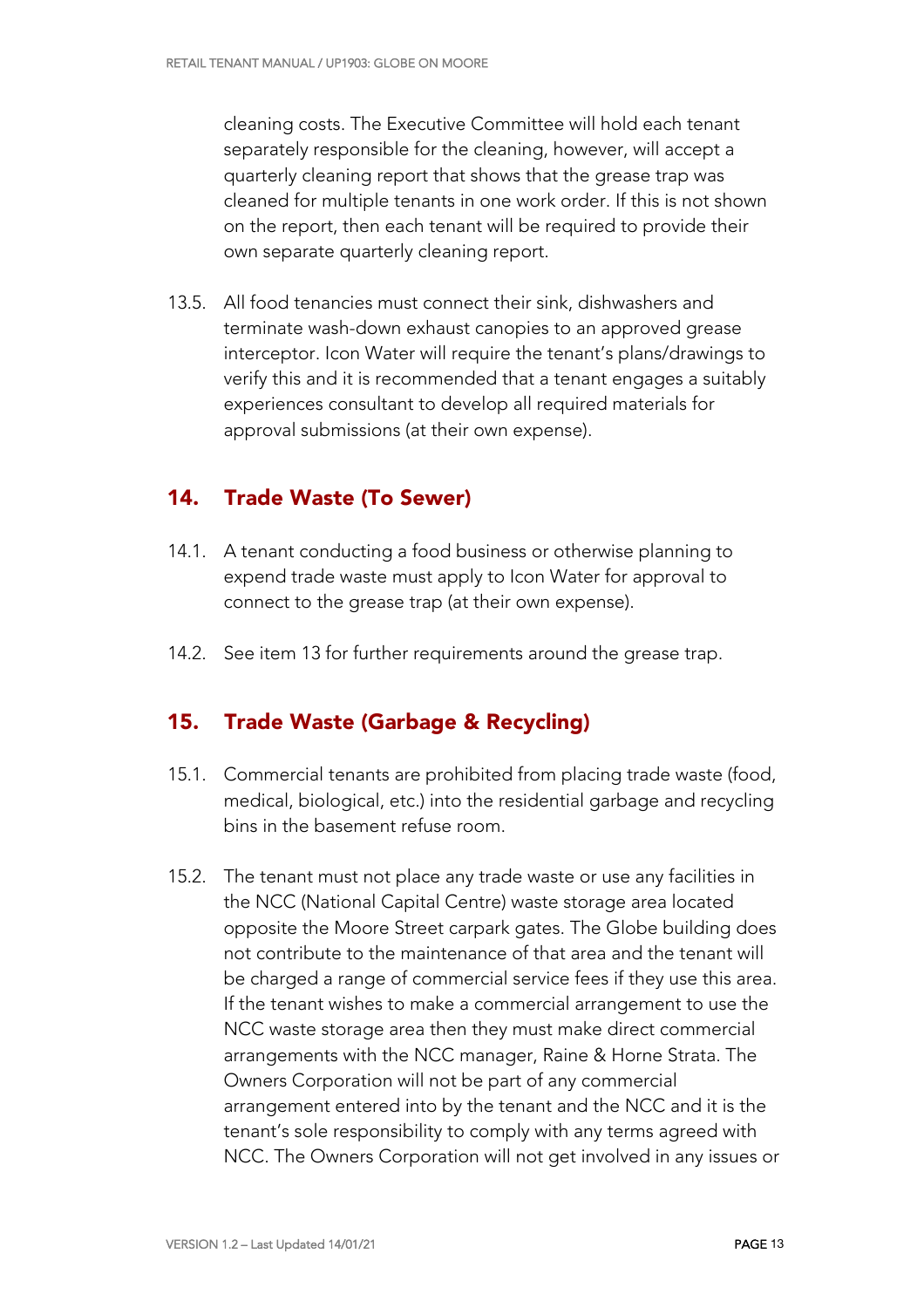disputes between the tenant and NCC.

- 15.3. The tenant must seek approval from the Executive Committee to add additional bins into the basement refuse room for their own commercial use. The tenant must submit to the Executive Committee the following information when requesting approval to add more bins:
	- a. How many bins;
	- b. What type of bins (garbage and/or recycling);
	- c. What size bins (litres and dimensions);
	- d. Which service provider will be collecting the bins; and

e. What the contracted schedule will be for collections (when and how often the bins will be emptied).

- 15.4. The Executive Committee will assess the information and advise the tenant where within the basement refuse room their bins must be placed and kept.
- 15.5. The tenant must arrange for commercial cleaning of their bins each month. Cleaning must include disinfectant wash and deodorising of the bins each month. The Strata Manager may require evidence (paid invoices) of this cleaning if it becomes apparent that this is not being done regularly.
- 15.6. The tenant must ensure that their bins are not overfilled. If bins are regularly overfilled then the tenant must modify their collection schedule with their waste collection service provider to empty the bins more frequently. The Executive Committee strongly recommends that commercial tenants place locks on their bins and provide keys to their waste collection service provider. This will avoid and potential accusations or disputes around residential tenants placing waste into the commercial tenant's bins.
- 15.7. The tenant must ensure that liquids are not placed into their bins. If liquids escape from their bins on to the refuse room floor, they are responsible for the immediate clean-up of any spillage, including any carpark areas where the liquids have been traipsed to.
- 15.8. The tenant must not leave any garbage, bags, boxes or other items on top of their bins. Waste collection service providers will not collect items left outside the bins and will leave such items on the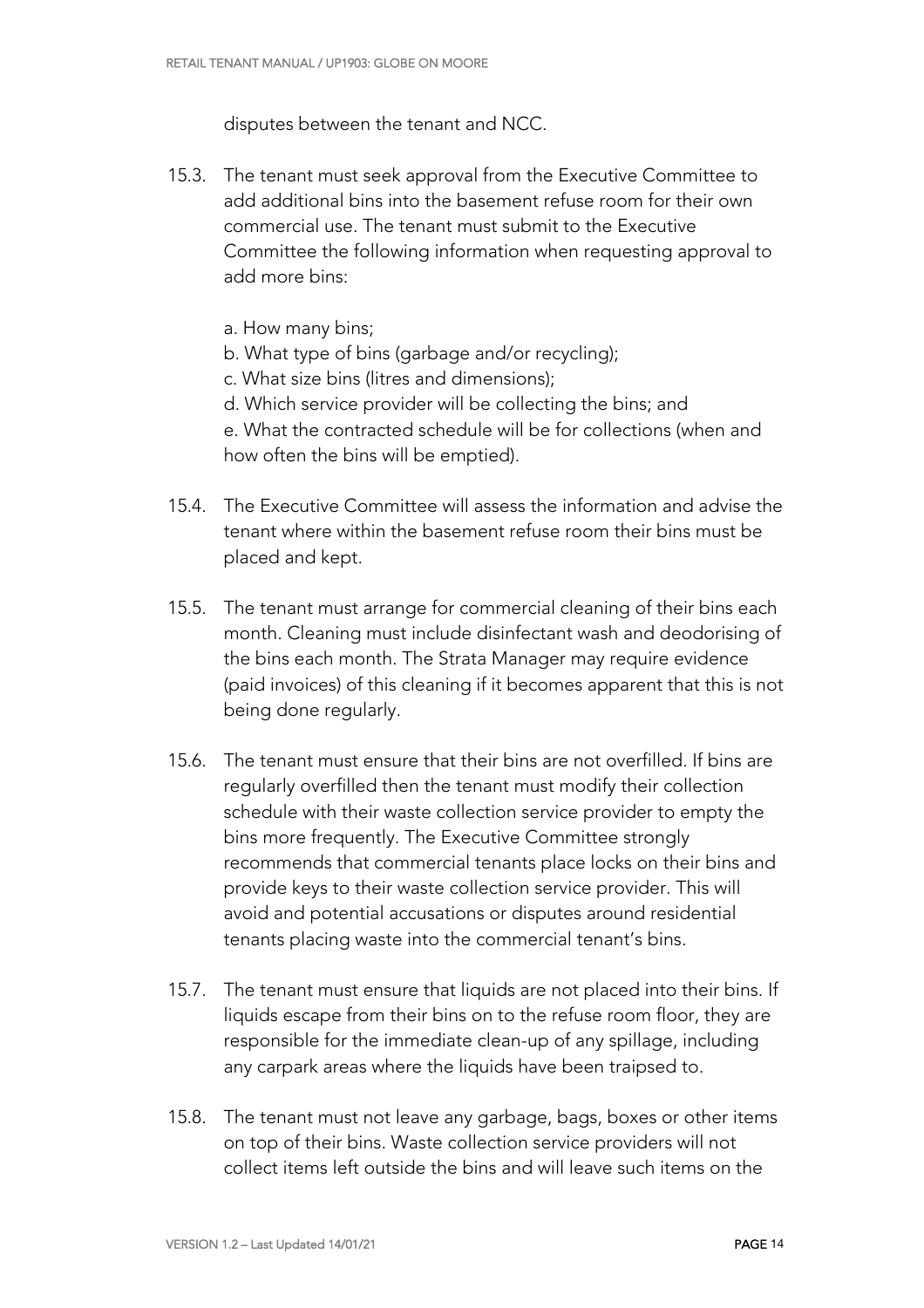refuse room floor.

- 15.9. The tenant must not leave any items on the refuse room floor. Dumping anything on the refuse room floor or anywhere on Common Property is strictly prohibited and a minimum removal fee of \$220 inc GST on each occasion will be applied for the building cleaning contractor to remove any dumped item.
- 15.10. The tenant must not store or leave any cooking oil containers or drums, or any other type of liquid, chemical or other containers, even if empty, in the refuse room or anywhere on Common Property. Cooking and other types of containers must be stored within the tenant's premises and a specialist collection service provider must replace or empty such containers directly from the tenant's premises.
- 15.11. The tenant must only use the goods lift (Lift 1) to transport any trade waste or walk the waste down to the basement refuse room via the carpark ramps on the outside of the building. See item 17 for further requirements around the lifts.

#### 16. Interruption of Service

- 16.1. While work is in progress, continuity of service shall be maintained to all existing building systems. Interruptions shall be coordinated with the Executive Committee as to proposed time and duration. The tenant shall be responsible for any interruptions to services and shall repair any damages to existing systems caused by his/her outage or operations.
- 16.2. A minimum lead time of 14 days must be provided to the Executive Committee for any proposed interruptions to services (for example, building water or power outages required to install or reconfigure infrastructure components).

#### 17. Lifts

17.1. All retail tenants transporting any commercial goods, waste or equipment must only use Lift 1 (goods lift). This lift has been fitted out with protective curtains to protect the interior of the lift. This lift also includes a door override switch on the front panel that allows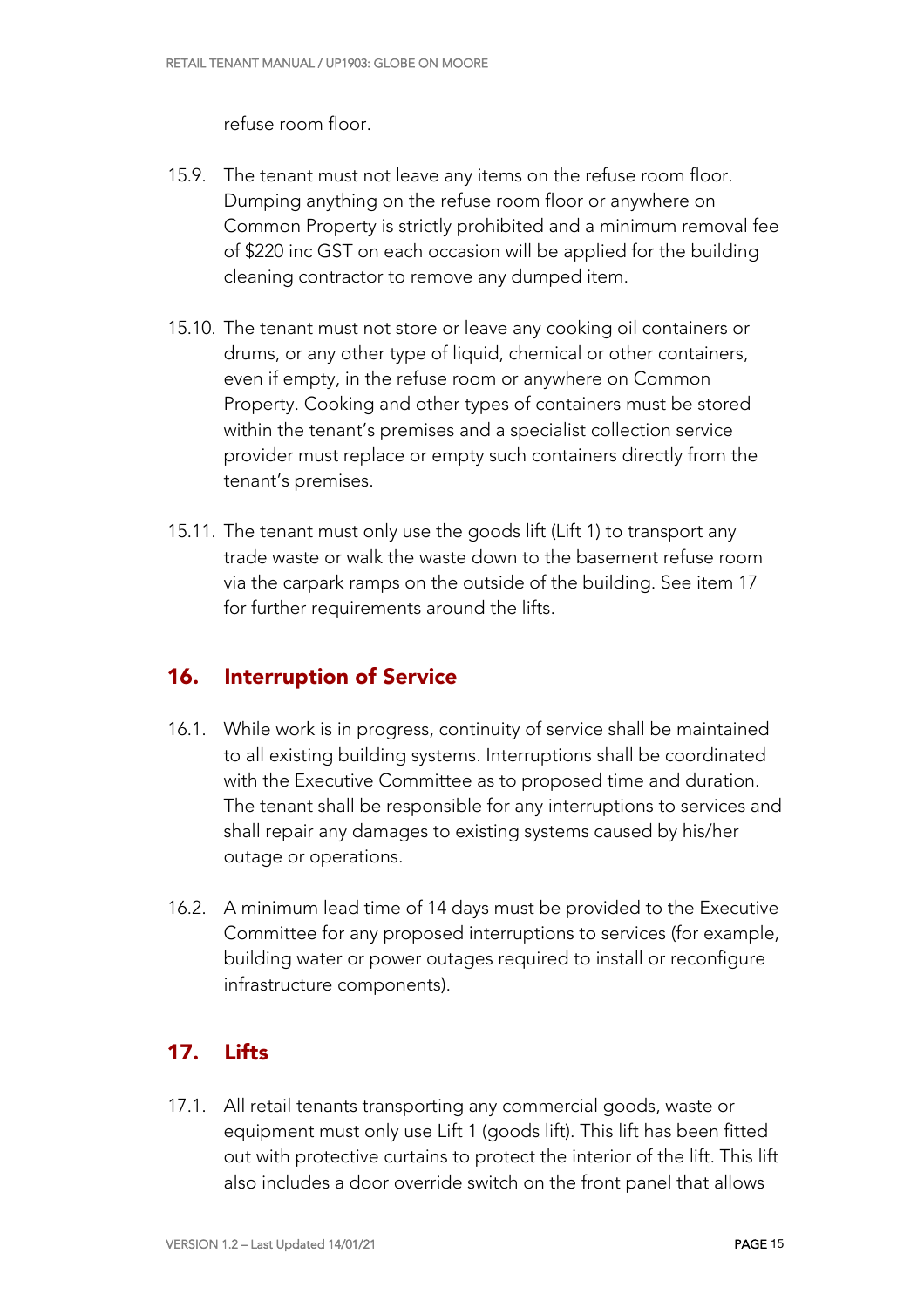the doors to be locked open while items are loaded/unloaded in the lift.

- 17.2. Lift 2 and 3 are passenger lifts and must not be used by retail tenants to transport any goods, waste or equipment. These lifts are for transporting people only.
- 17.3. The tenant must make sure that any contractor performing work for the tenant is aware of these requirements.
- 17.4. Any damage to lifts by anyone found ignoring these requirements will have the full cost of lift repairs passed on to the tenant responsible.

#### 18. Window Cleaning

18.1. All retail tenants are responsible for their own window cleaning and ensuring that their premises maintain a clean and tidy appearance to any publicly visibly areas.

#### 19. Noise & Smells

- 19.1. The tenant must not generate noise from their tenancy that interferes with the peace and quiet of other tenants, particularly residential tenants above ground floor. The installation and use of outdoor speaks around tenancies is strictly prohibited.
- 19.2. Where ongoing noise from the tenant's premises becomes an issue, the tenant may be required to install noise dampening materials to remediate the issue.
- 19.3. The tenant must ensure that any of their business operations or contractors performing any work do not generate noise that interferes with the peace and quiet of other tenants, particularly residential tenants above ground floor any earlier than 8am Monday to Friday or earlier than 10am Saturday, Sunday and public holidays; or later than 9pm Monday to Friday or later than 10pm Saturday, Sunday and public holidays.
- 19.4. Tenants conducting a food related business or any other business that releases smells outside the premises are responsible for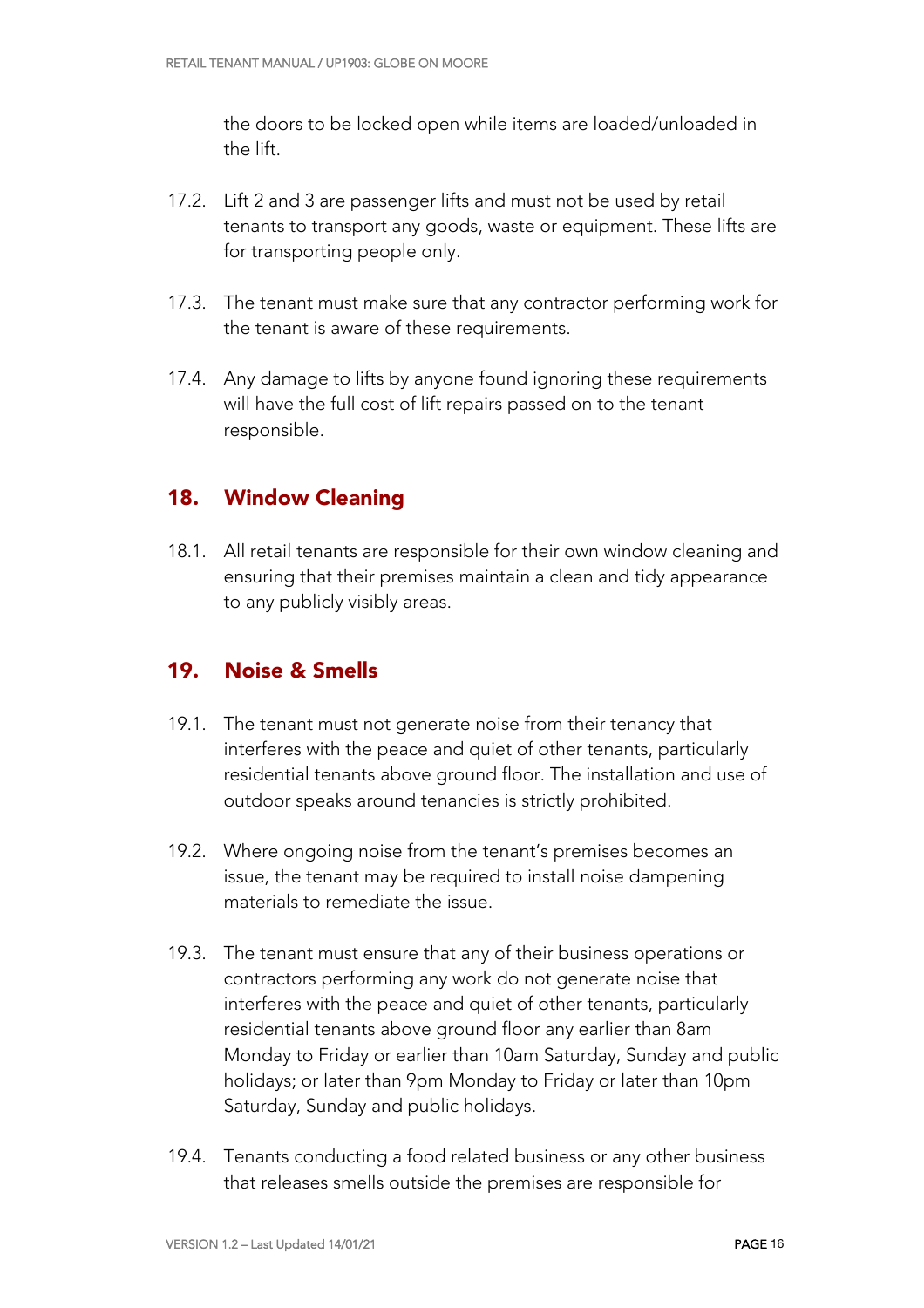minimising the release of smells by installing suitable Australian standards certified exhaust infrastructure with commercial grade filtering.

19.5. See item 11 for further information around connecting to the building exhaust system or installing a local exhaust system.

#### 20. Carpark and Building Access

- 20.1. The unit owner is responsible for providing the tenant with a carpark access card.
- 20.2. The Owners Corporation only issues one carpark access card for each parking bay owned by the unit. Additional carpark access cards will not be issued under any circumstances.
- 20.3. The tenant must park in their own assigned carpark bay only. Parking in other tenant's bays, anywhere on Common Property or in any areas owned by the NCC is strictly prohibited.
- 20.4. The carpark does not have any visitor parking and the tenant must not use their carpark access card to give entry to visitors, guests or contractors. The carpark is for tenant/owner parking only.
- 20.5. The unit owner is responsible for providing the tenant with a building access fob.
- 20.6. The building access fob will only operate to give access to areas the tenant is authorised to enter.
- 20.7. Additional building access fobs may be requested via the building website at: https://www.globeonmoore.com/extratag

#### 21. Service Providers

This section provides the contact details for a range of service providers approved to operate in the building. Some service providers offer discounts to tenants who make use of their services. Enquire directly with each service provider on pricing and discounts.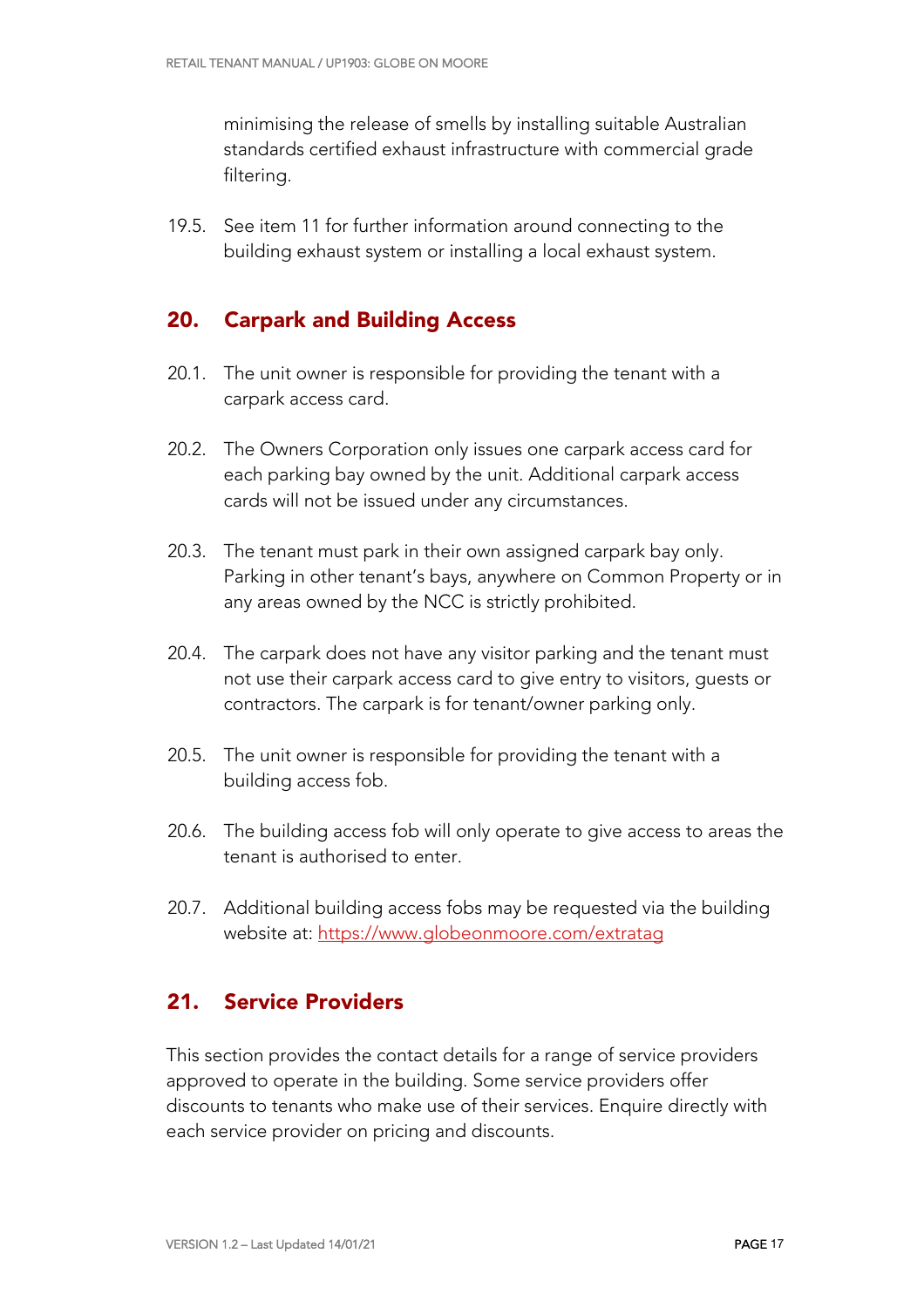Tenants may use their own service providers, however service providers that are not from the approved list below will not have history with the building and may not have access to historic installation and maintenance records that may speed up the delivery of services.

#### 21.1. Strata Manager

Please contact the Strata Manager as your first point of contact for all enquiries and requests. The Strata Manager will direct any enquiries and requests to the Executive Committee where the Strata Manager is unable to deal with them directly.

Jess Pirie or Clare Wilson Independent Strata Management 02 6209 1994 or 02 6209 1536 teamecho@independent.com.au

To contact the building management of any of the other commercial buildings located on the NCC (National Capital Centre) block, please make contact via the Strata Manager above in the first instance. The NCC buildings (12 Moore St, 14 Moore St, 71 Northbourne Ave and the Uniting Church) are managed by:

Steve Wiebe Rain & Horne Strata (RHS) (Independent Strata Management will contact RHS on your behalf as required).

#### 21.2. Electrical, Lighting and Cabling

Ben Darlington Maritex Commercial 0400 664 326 or 0412 557 155 jobs@maritex.com.au

#### 21.3. Plumbing and Hydraulics

Cameron Watt O'Neill & Brown Plumbing Services 02 6297 2022 cwatt@onbp.com.au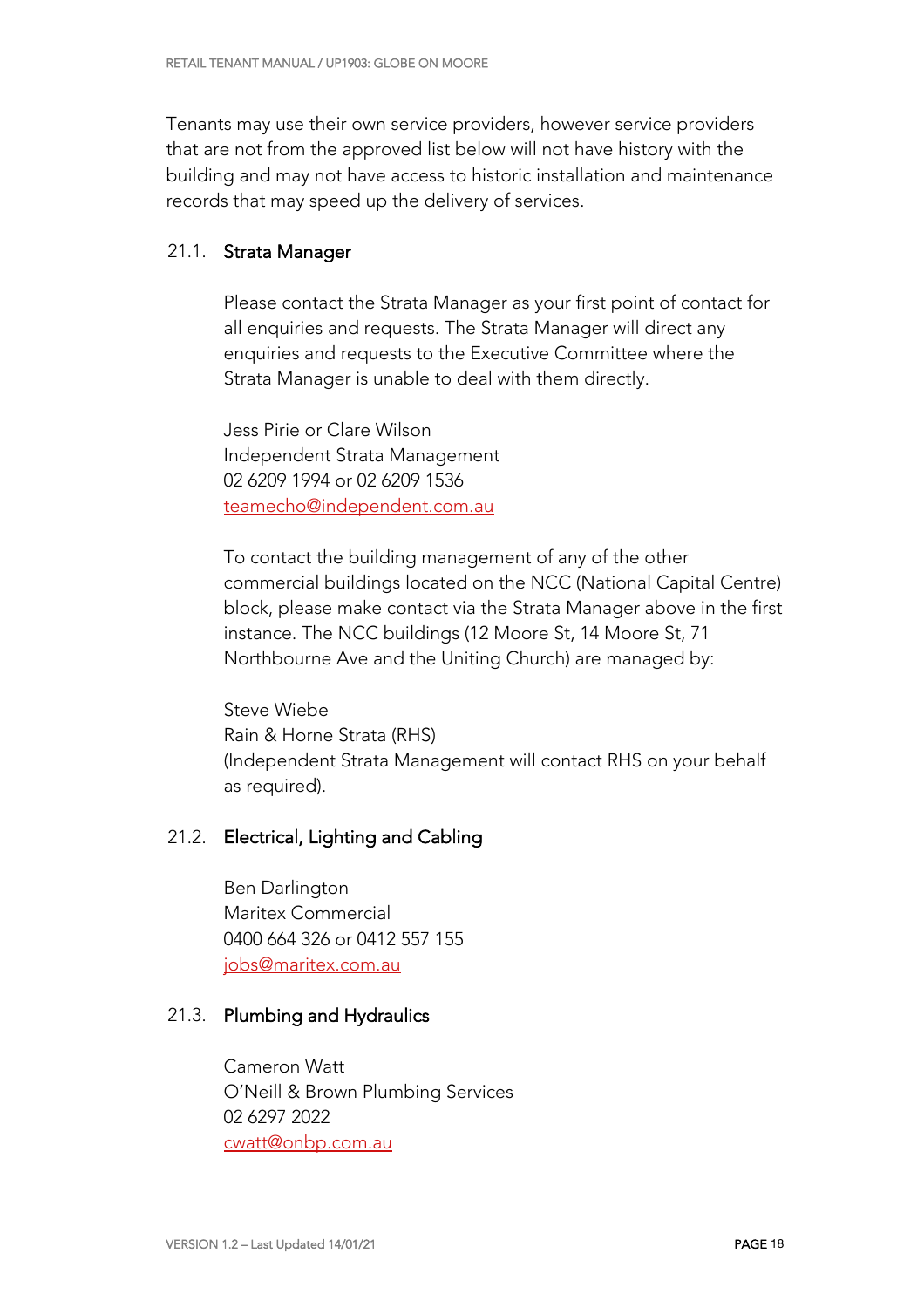#### 21.4. Fire Services

Matthew Webb O'Neill & Brown Fire Services 02 6297 2022 mwebb@onbfs.com.au

#### 21.5. Waste Collection Services

Joshua Hrynko Suez Waste Division 02 6126 6702 joshua.hrynko@suez.com

#### 21.6. Exhaust System Cleaning

John Hawke Southern Rejuvenators 02 6255 3095 business@srejuv.com.au

#### 21.7. Grease Trap Cleaning

Sheryl Suez Commercial Division 02 6126 6400 https://www.suez.com.au/en-au

#### 21.8. HVAC

Kylie Herbert Grosvenor Engineering Group 02 6228 1878 https://gegroup.com.au/contact

#### 21.9. Building & Construction

Level 1 Projects Ian Short 0411 655 684 ianshort@level1projects.com.au